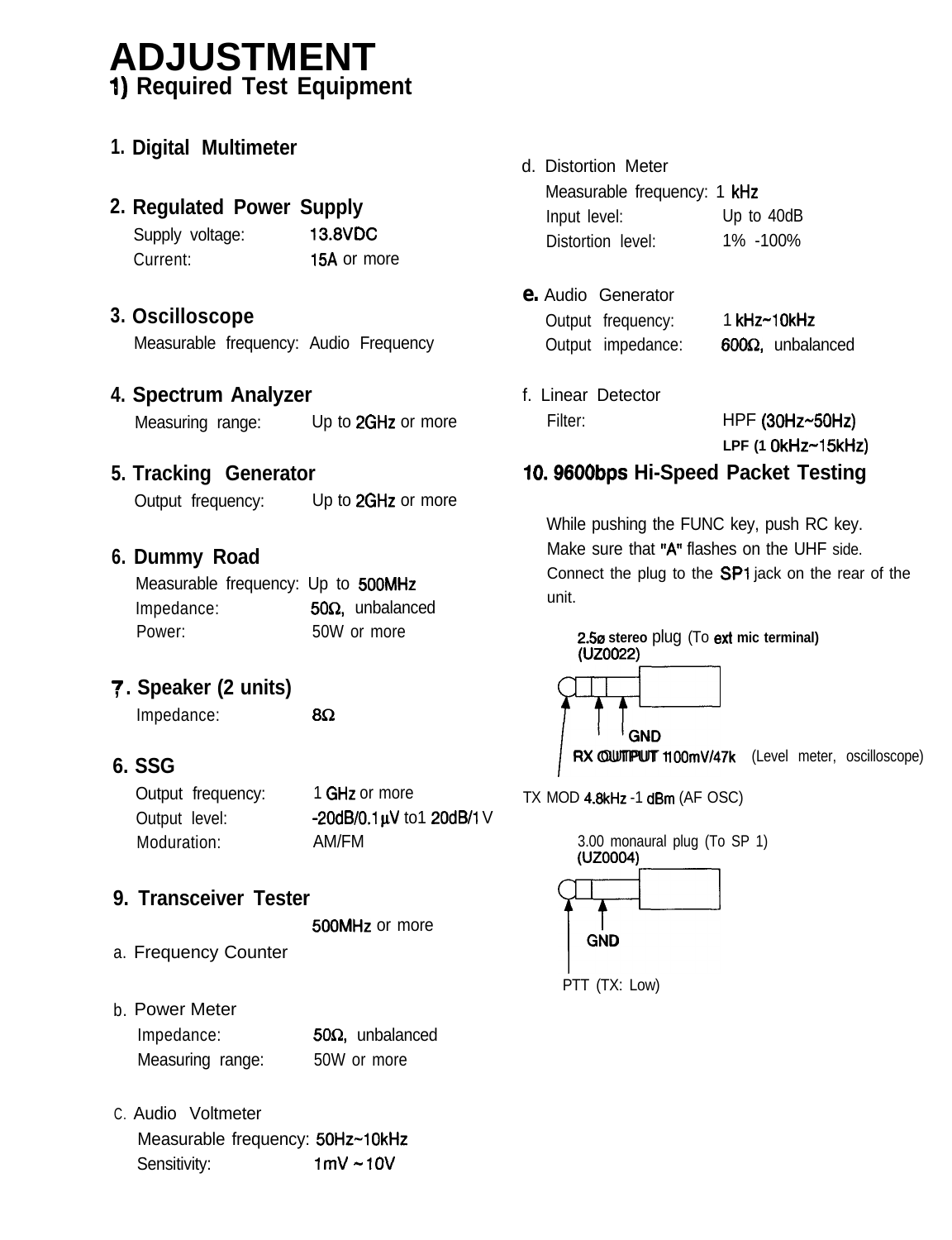#### **Note 1**

- 1. All SSG output is indicated by EMF.
- 2. AG output level connecting with the load is measured.
- 3. Standard Modulation: 1kHz +/- 3.5kHz/DEV
- 4. Audio Output level: 50mW~100mW at 8 $\Omega$
- 5. Coaxial cable: 5D2W 1 m

#### **Note 2**

- 1. Power supply voltage is 13.8V. Power switch is off.
- 2. Turn the squelch and volume knobs counterclockwise.
- 3. Press and hold the "F" key, then turn the power switch on. The display shows the frequency as follows:

145.00 433.00 (E version)

145.00 445.00 (T version)

# **2) Adjustment Points**

### **Sub Control Unit**



**DTMF 1750 X-bard Repeater** (T)

### **Front Control Unit**



### **Tone ENC Unit**

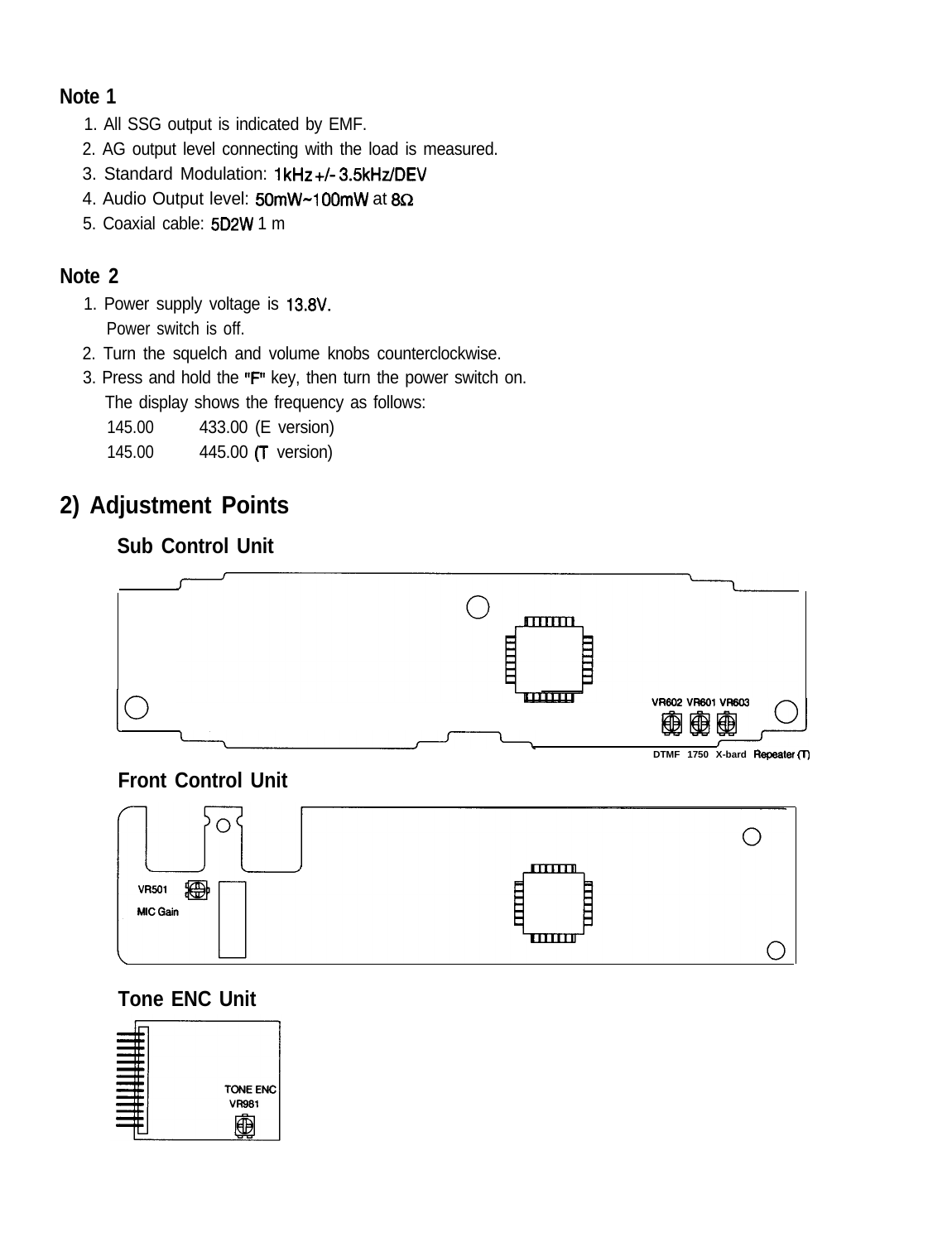#### **Main Unit**

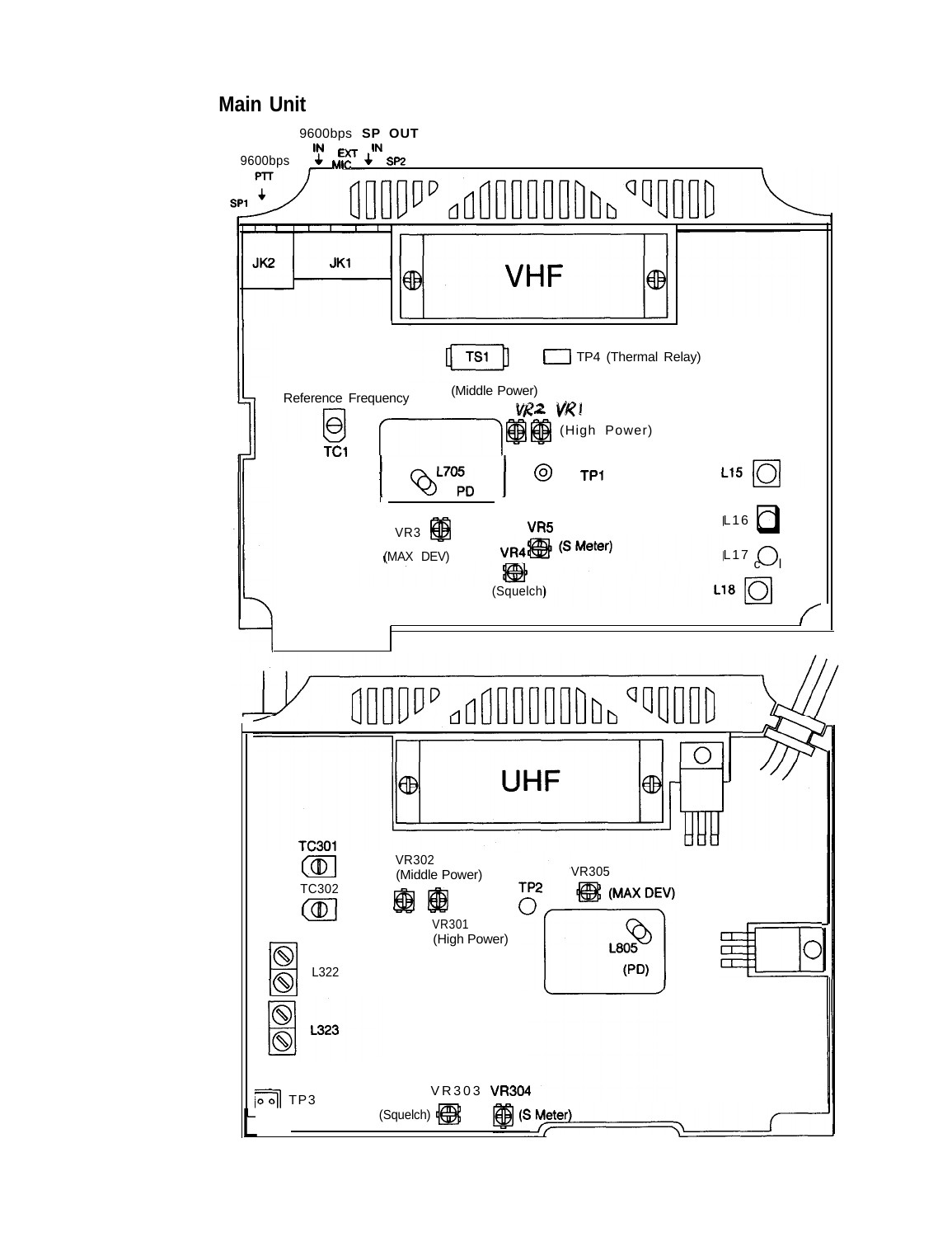# **3) UHF RX Adjustment**

|                               | <b>Condition</b>                                                                              |           | <b>Measurement</b>                  |                    |                             |                     | Adjustment            |                                                 |                                                                                                              |
|-------------------------------|-----------------------------------------------------------------------------------------------|-----------|-------------------------------------|--------------------|-----------------------------|---------------------|-----------------------|-------------------------------------------------|--------------------------------------------------------------------------------------------------------------|
| item                          |                                                                                               |           | <b>TX/RX</b> Equipment              |                    | Unit Terminal               |                     | Unit Parts            | <b>Method</b>                                   | <b>Specifications</b>                                                                                        |
| <b>Reference</b><br>Frequency | f=445.00MHz<br>(T)<br>f=435.00MHz (E)                                                         | <b>TX</b> | Freq. Counter<br><b>Power Meter</b> |                    | Back UHF ANT                | <b>VHF</b><br>Main  | TC1                   | 445MHz (T)<br>435MHz (E)                        | $+/- 100$ Hz                                                                                                 |
|                               | PLL VCO $f=440.00$ MHz                                                                        | <b>RX</b> | Digital<br>Multimeter               | <b>UHF</b><br>Main | TP <sub>2</sub>             | <b>UHF</b><br>v c o | L805                  | 4.2V                                            | 4.2V+/-0.2V                                                                                                  |
|                               | f=440.00MHz                                                                                   | ТX        |                                     |                    |                             |                     |                       | 4.5V<br>(Check)                                 | 4.0V~5.5V                                                                                                    |
|                               | f=145.00MHz (SUB)                                                                             | RX        |                                     |                    |                             |                     |                       | 3.8V<br>(Check)                                 | $3.2V - 4.8V$                                                                                                |
| Herical coil                  | f=445.00MHz ( T<br>f=435.00MHz (E)                                                            | <b>RX</b> | T.G.<br>$-40$ dBm                   | <b>Back</b>        | JHF ANT                     | <b>UHF</b><br>Main  | L322<br>L323          | Max Gain                                        | 440M (T) 450M (T)<br>43 <u>0M (E) 440M (</u> E)                                                              |
|                               |                                                                                               |           | Spectrum<br>Analyzer                | UHF                | TP <sub>3</sub>             |                     | TC301<br><b>TC302</b> |                                                 | 42dBm                                                                                                        |
| <b>UHF</b><br>Sensitivity     | $f=438.00$ MHz $(T)$<br>f=445.02MHz<br>$(\top$<br>f=449.99MHz (T)<br>SSG OUT: - 9.0dBµ        | <b>RX</b> | SSG<br>Dist. Meter<br>Oscilloscope  | <b>Back</b>        | <b>UHF SP2</b>              |                     |                       | Check                                           | <b>SINAD is</b><br>above 12dB                                                                                |
|                               | $f=430.00$ MHz $(E)$<br>f=435.00MHz (E)<br>f=439.99MHz (E)<br>SSG OUT: - 9.0dBu               |           |                                     |                    |                             |                     |                       |                                                 |                                                                                                              |
| <b>VHF</b><br>Sensitivity     | $f=138.00MHz$ (T<br>SSG OUT: -4.0dBµ<br>$f=145.00$ MHz<br>SSG OUT: -6.0dBµ<br>f=173.99MHz (T) | <b>RX</b> |                                     |                    |                             |                     |                       | Check                                           | <b>SINAD is</b><br>above 12dB                                                                                |
| S Meter                       | SSG OUT: -4.0dBµ<br>f=445.00MHz (T)<br>f=435.00MHz $(E)$<br>SSG OUT: 18.0dBµ                  | R X       | LCD UHF<br>S Meter                  | Front<br>panel     |                             | <b>UHF</b><br>Main  | <b>VR304</b>          | "Full"<br>Flashing                              |                                                                                                              |
|                               | SSG OFF                                                                                       |           |                                     |                    |                             |                     |                       | Check                                           | Does not light.                                                                                              |
| SQL level                     | $f=445.00MHz$ (T)<br>$f=435.00$ MHz $(E)$<br>SSG OFF<br>SQ VR: 9 o'clock                      | <b>RX</b> |                                     | Main               |                             | UHF<br>Main         | <b>VR303</b>          | Turn<br><b>VR303</b> to<br>close the<br>squelch |                                                                                                              |
|                               |                                                                                               |           |                                     |                    | closes at 9-I 0 o'clock.    |                     |                       |                                                 | Turn the UHF SQ VR to make sure that the squelch                                                             |
| ATT                           | $f=445.00$ MHz (T<br>$f=435.00MHz$ (E)                                                        | <b>RX</b> |                                     |                    | ated about $10 \sim 20$ dB. |                     |                       |                                                 | While pushing FUNC key, push H/L key. The ATT is<br>lit. Make sure that the receiving sensitivity is attenu- |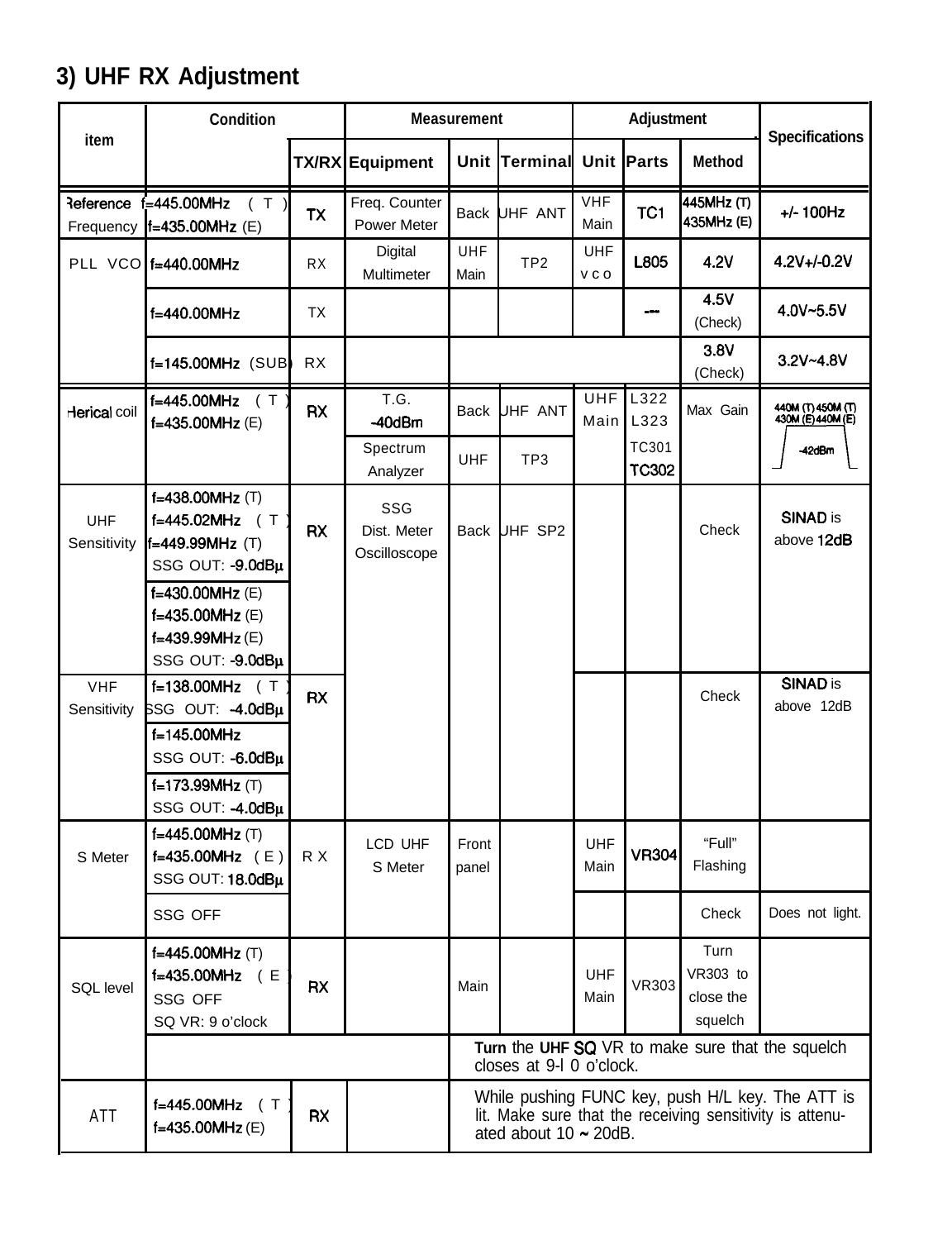# **4) UHF TX Adjustment**

|                      | <b>Condition</b>                                                           |                  |                                                 | Adjustment<br><b>Measurement</b> |                            |                    | <b>Specification:</b> |                |                                   |
|----------------------|----------------------------------------------------------------------------|------------------|-------------------------------------------------|----------------------------------|----------------------------|--------------------|-----------------------|----------------|-----------------------------------|
| <b>Item</b>          |                                                                            |                  | <b>TX/RX</b> Equipment                          | Unit                             | <b>Terminal Unit Parts</b> |                    |                       | <b>Method</b>  |                                   |
| High<br>Power        | f=445.05MHz (T)<br>f=435.05MHz (E)                                         | X<br>High        | Power Meter<br>Current Meter<br>Voltage Meter   |                                  | Back UHF ANT               | <b>UHF</b><br>Main | /R301                 | Max            | Above 36W                         |
|                      |                                                                            |                  |                                                 |                                  |                            |                    |                       | 36W            | $+/-1$ .ow<br>below 10A           |
|                      | f=438.00MHz (T)<br>f=449.99MHz (T)<br>f=430.00MHz (E)<br>f=439.99MHz (E)   |                  |                                                 |                                  |                            |                    |                       | Check          | 33-4ow<br><b>9A</b>               |
| Middle<br>Power      | f=445.00MHz $(T)$<br>f=435.00MHz (E)                                       | T X<br>Middle    |                                                 |                                  |                            |                    | VR302                 | <b>10W</b>     | $10+/-0.5W$                       |
| Low<br>Power         |                                                                            | <b>TX</b><br>Low |                                                 |                                  |                            |                    |                       | Check          | $5 + 1$ w                         |
| <b>DEV</b>           | f=445.00MHz (T)<br>f=435.00MHz (E<br>Mod: 1kHz<br>Mic: -30dBm              | <b>TX</b>        | Linear Det.<br>Oscilloscope Back<br>Power Meter |                                  | UHF ANT                    | <b>UHF</b><br>Main | <b>VR305</b>          | 4.7kHz<br>/DEV | 4.7kHz<br>$+/-0.2$ kHz<br>/DEV    |
| <b>MIC</b> Gain      | Mod: 1kHz<br>$Mic: -46dBm$                                                 |                  |                                                 |                                  |                            |                    | Front VR501           | Check          | $4.0$ kHz<br>$+/-0.3$ kHz<br>/DEV |
| <b>CTCSS</b><br>Tone | f=445.00MHz (T)<br>$f=435.00$ MHz (E)<br>Mod: OFF<br>Tone SW ENC<br>88.5Hz |                  |                                                 |                                  |                            | ENC I              | <b>VR981</b>          | 0.8kHz<br>/DEV | 0.8kHz<br>$+/-0.1$ kHz<br>/DEV    |
| Tone<br><b>Burst</b> | f=439.00MHz<br>Mod: OFF<br>PTT+DOWN                                        |                  |                                                 |                                  |                            | <b>SUB</b>         | <b>VR601</b>          | Check          | 3.0kHz<br>$+/-0.3$ k $Hz$<br>/DEV |
| <b>DTMF</b>          | f=439.00MHz<br>$CODE =$<br>"111111111111111"<br>Auto dialer ON             |                  |                                                 |                                  |                            |                    | <b>VR602</b>          | Check          | 3.0kHz<br>$+/-0.4$ kHz<br>/DEV    |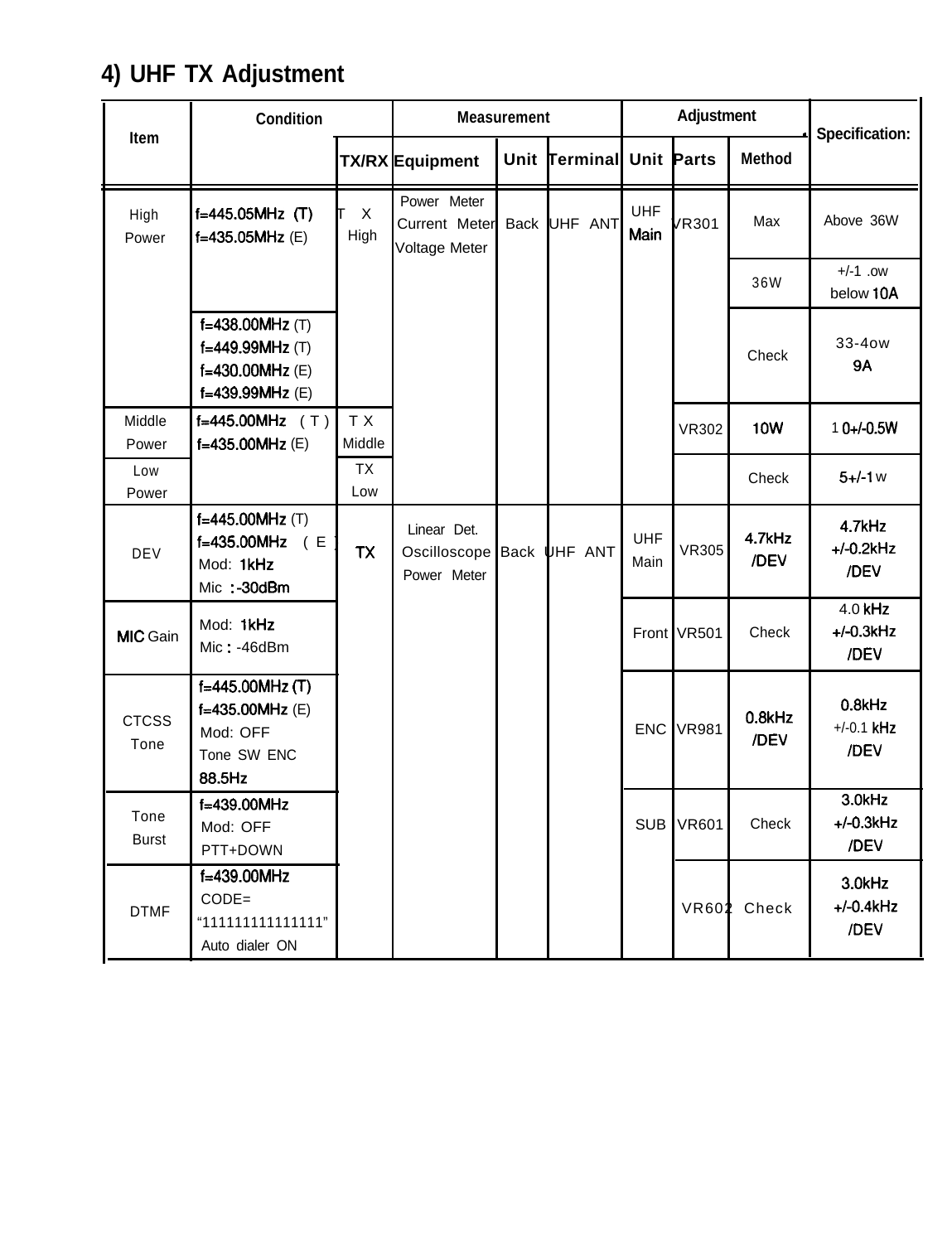# **5) VHF RX Adjustment**

|                               | <b>Condition</b>                                                                                                                             |           |                                     | <b>Measurement</b> |                             |                    | <b>Adjustment</b>                    |                                        |                                                                                                              |
|-------------------------------|----------------------------------------------------------------------------------------------------------------------------------------------|-----------|-------------------------------------|--------------------|-----------------------------|--------------------|--------------------------------------|----------------------------------------|--------------------------------------------------------------------------------------------------------------|
| Item                          |                                                                                                                                              |           | <b>TX/RX Equipment</b>              |                    | Unit Terminal Unit Parts    |                    |                                      | <b>Method</b>                          | Specification                                                                                                |
| Frequency                     | f=145.00MHz                                                                                                                                  | <b>TX</b> | Freq. Counter<br><b>Power Meter</b> | <b>Back</b>        | <b>VHFANT</b>               |                    |                                      | Check                                  | $+/- 100$ Hz                                                                                                 |
|                               | PLL VCO f=145.00MHz                                                                                                                          | RX        | Digital<br>Multimeter               | <b>VHF</b><br>Main | TP <sub>1</sub>             | <b>VHF</b><br>VCO  | L705                                 | 3.00V                                  | $0.5V/-1$ v                                                                                                  |
|                               | f=145.00MHz                                                                                                                                  | <b>TX</b> |                                     |                    |                             |                    |                                      | Check                                  | $3.0V +/-1.0V$                                                                                               |
|                               | $f=440.00MHz$ (SUB)                                                                                                                          | <b>RX</b> |                                     |                    |                             |                    |                                      | Check                                  | 2.5V+/-0.8V                                                                                                  |
| Note:                         | When you set the voltage of VHF RX PD to 3.0V, turn the core of L705 clockwise.<br>If the voltage can not be set to 3.0V, 2.0V is allowable. |           |                                     |                    |                             |                    |                                      |                                        |                                                                                                              |
| GAIN                          | $f=145.00$ MHz                                                                                                                               | <b>RX</b> | Dist. Meter<br>Oscilloscope         |                    | Back VHF SP2                | <b>VHF</b><br>Main | L <sub>15</sub><br>$\tilde{}$<br>Lia | <b>SINAD</b><br><b>MAX</b>             | <b>SINAD is</b><br>above 12dB                                                                                |
| Sensitivity                   | f=145.00MHz<br>SSG OUT: - 9.0dBµ                                                                                                             |           | SSG<br>Dist. Meter<br>Oscilloscope  |                    |                             |                    | L <sub>15</sub><br>Lla               | <b>SINAD</b><br>MAX                    | <b>SINAD is</b><br>above 12dB                                                                                |
|                               | f=138.00MHz (T)<br>f=173.99MHz<br>SSG OUT: -4.0dBµ                                                                                           |           |                                     |                    |                             |                    |                                      | Check                                  | <b>SINAD is</b><br>above 12dB                                                                                |
| AM<br>Sensitivity<br>(T only) | $f = 1$ 18.00MHz '<br>SSG OUT: 5.0dBµ                                                                                                        | <b>RX</b> |                                     |                    |                             |                    |                                      | Check                                  | S/N is<br>above 1 OdB                                                                                        |
| S Meter                       | $f=145.00$ MHz<br>SSG OUT: 20.0dBµ                                                                                                           | <b>RX</b> | LCD VHF<br>S Meter                  | Front<br>panel     |                             | <b>VHF</b><br>Main | VR <sub>5</sub>                      | "Full"<br>Flashing                     |                                                                                                              |
|                               | SSG OFF                                                                                                                                      |           |                                     |                    |                             |                    |                                      | Check                                  | Does not light.                                                                                              |
| SQL level SSG OFF             | f=145.00MHz<br>SQ VR: 9 o'clock                                                                                                              | RX        |                                     | <b>VHF</b><br>Main |                             | <b>VHF</b><br>Main | VR4                                  | Turn VR4<br>to close<br>the<br>squelch |                                                                                                              |
|                               |                                                                                                                                              |           |                                     |                    | closes at 9-10 o'clock.     |                    |                                      |                                        | Turn the VHF SQ VR to make sure that the squelch                                                             |
| ATT                           | f=145.00MHz                                                                                                                                  | RX        |                                     |                    | ated about $10 \sim 20$ dB. |                    |                                      |                                        | While pushing FUNC key, push H/L key. The ATT is<br>lit. Make sure that the receiving sensitivity is attenu- |